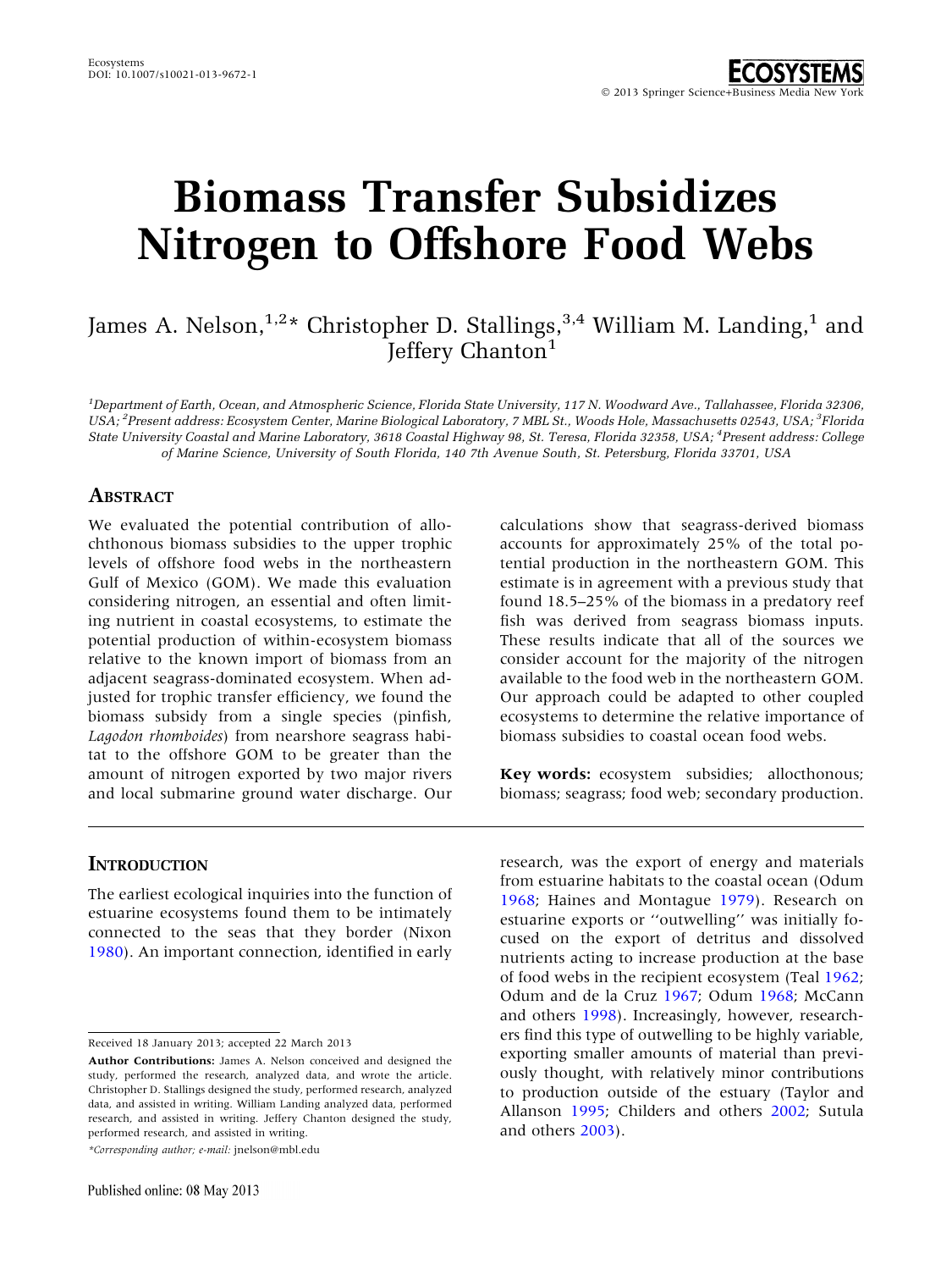<span id="page-1-0"></span>A second form of estuarine export, particularly in temperate regions, is nekton biomass (Deegan [1993;](#page-7-0) Kneib [1997](#page-7-0); Stevens and others [2006](#page-8-0); Nelson and others [2012](#page-7-0)). The export of biomass from one system to another can act to ''subsidize'' production in the recipient ecosystem (Ben-David and others [1997](#page-6-0); Polis and others [1997](#page-7-0); Nelson and others [2012\)](#page-7-0). In the same way that organisms concentrate and transport organic contaminants, biomass subsidies concentrate nutrients and actively transport them across ecosystem boundaries (Blais and others [2007](#page-6-0)). Unlike the flux of dissolved nutrients, organism transported biomass is readily incorporated directly into recipient food webs. These focused movements of nutrients are much more efficient than fluxes of dissolved nutrients that are more likely to be lost due to processes such as denitrification or sedimentation.

The roles of biomass subsidies in ecosystems have been well studied. In lakes, mobile predators integrate production from the littoral zone coupling it with pelagic habitats (Dolson and others [2009](#page-7-0)). These littoral–pelagic subsidies have also been shown to stabilize the population dynamics of predators in lake communities (Schindler and Schuerell [2002\)](#page-7-0). Biomass subsidies via the movement of Pacific salmon (Oncorhynchus spp.) in lotic ecosystems are by far the most well understood. The annual return of salmon from its oceanic feeding grounds provides energy and nutrients to stream food webs from primary producers to top carnivores (Hilderbrand and others [1999](#page-7-0); Holtgrieve and Schindler [2010\)](#page-7-0). Initially, subsidies of salmon biomass were thought to primarily increase productivity via bottom-up stimulation of the food web (Stockner [2003;](#page-8-0) Claeson and others [2006](#page-7-0)).



Figure 1. The areas used to calculate the nitrogen fluxes. The area of the seagrass habitat is  $3,241$  km<sup>2</sup>. The area of Apalachicola Bay used was  $260 \text{ km}^2$ , but the Apalachicola-Flint-Chattahoochee (ACF) watershed covers an area of 50,505 km<sup>2</sup>. The Suwannee River plume is 400  $km^2$  with a 25,406 $km<sup>2</sup>$  drainage basin. The offshore area, indicated by the black line, used to calculate the amount of nitrogen input from atmospheric deposition and nitrogen fixation was 70,000 km2 . The groundwater seepage area was calculated to be  $160 \text{ km}^2$ .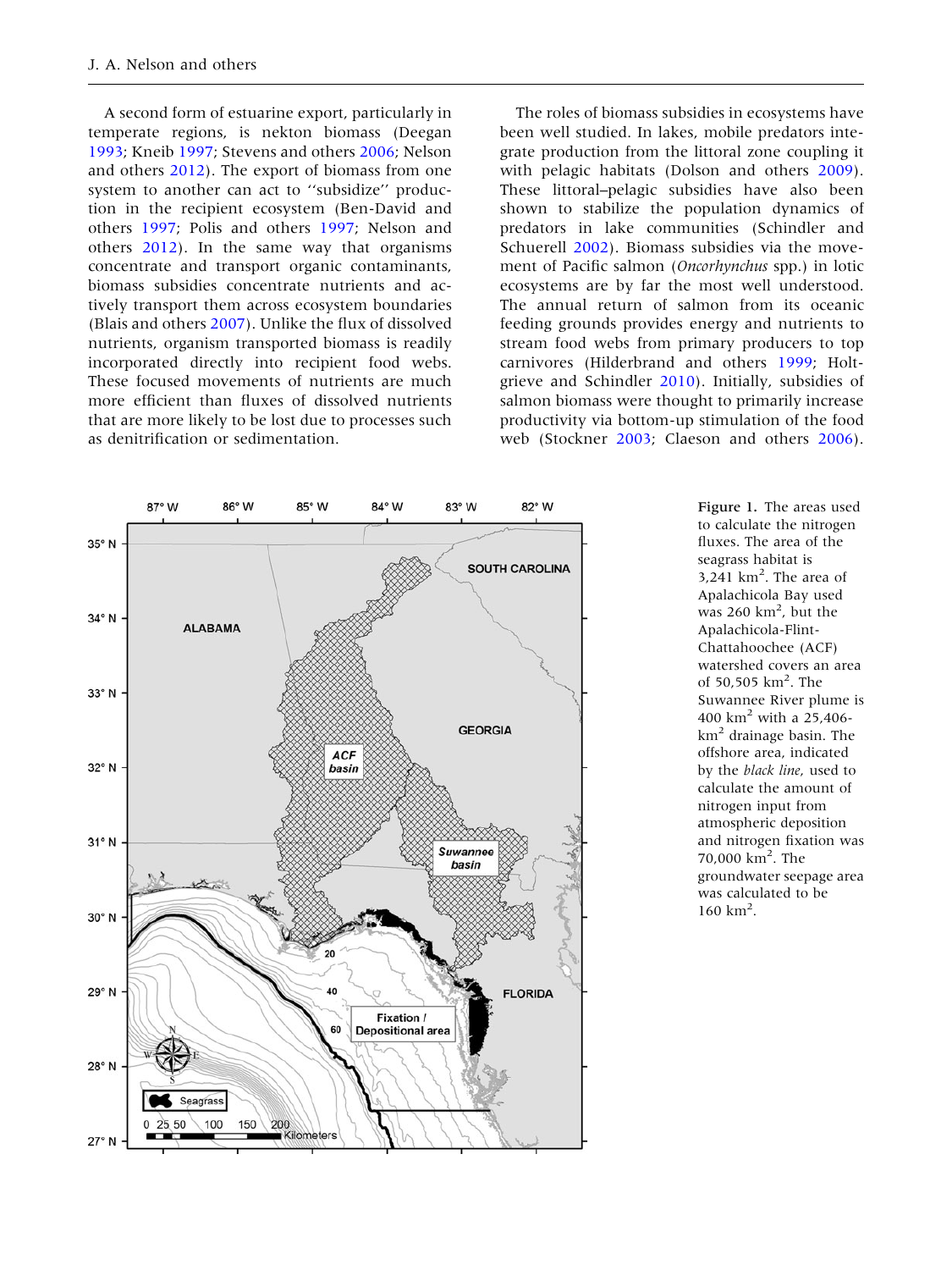However, more recent studies have shown net increases in total ecosystem respiration following the influx of salmon biomass indicating that the salmon are being incorporated directly into the food web at higher trophic levels (Holtgrieve and Schindler [2010\)](#page-7-0). Moreover, studies have demonstrated consumers shifted from their typical diets to salmon biomass (Ben-David and others [2004](#page-6-0); Hocking and Reimchen [2006](#page-7-0)).

Although not as well known as salmonid migrations, those of estuarine fish to adjacent offshore ecosystems can also represent a large export of biomass. Coastal habitats such as estuaries, saltmarshes, and seagrass beds are among the most productive ecosystems (Fischlin and others [2007](#page-7-0); Waycott and others [2009\)](#page-8-0). Many of the coastal fishes accumulate their biomass during the growing season (typically spring through early fall), then migrate to the adjacent offshore waters in the winter, with few returning the following spring (Kneib [1997;](#page-7-0) Stevens and others [2006;](#page-8-0) Stallings and others [2010](#page-8-0); Nelson and others [2012](#page-7-0)). The Florida Big Bend region of the northeastern Gulf of Mexico (GOM) provides a prototypical example of this type of coastal ecosystem.

The Big Bend is a relatively pristine, warmtemperate, coastal ecosystem characterized by seagrass and salt marsh habitat that extends from the peninsular to panhandle regions of the state (Figure [1\)](#page-1-0). Pinfish (Lagodon rhomboides, Family Sparidae) are the most abundant vertebrates in seagrass habitats during the spring and summer months (Stallings and Koenig [2011\)](#page-8-0). Post-larval pinfish recruit to seagrass habitats from November to March (Nelson [1998](#page-7-0)). After recruitment, youngof-year pinfish remain in the seagrass until the late fall when they migrate offshore to spawn (Muncy [1984\)](#page-7-0). While offshore, pinfish are preyed upon heavily by offshore predators (Naugton and Saloman [1985](#page-7-0); Nelson and others [2012](#page-7-0)). Although some pinfish return following their annual migration, size data suggest that greater than 90% of those that inhabit seagrass beds are less than 1 year old, suggesting substantial over winter mortality (Nelson [2002;](#page-7-0) Stallings and Koenig [2011](#page-8-0)).

The adjacent offshore habitat of the Big Bend seagrass beds is characterized by a gently sloping continental shelf spotted with patchy ''hard bottom'' reef habitat. In terms of primary productivity, the northeastern GOM is oligotrophic and is nitrogen limited (Lohrenz and others [1999](#page-7-0); Mullholland [2007;](#page-7-0) Vargo and others [2008](#page-8-0)). Primary production is supported by nitrogen inputs from atmospheric deposition, groundwater discharge, and in situ fixation (Lohrenz and others [1999](#page-7-0)).

Despite the low rate of primary productivity, the northeastern GOM sustains a fishery that lands approximately 3.6 million kilograms annually of red grouper (Epinephelus morio) and gag (Mycteroperca microlepis), 2-year round resident upper trophic-level epinephelids (SEFSC [2004,](#page-8-0) [2006](#page-8-0)).

Because biogenic flux of nutrients occurs between aquatic habitats and at large spatial scales, it can be difficult to determine the relative importance of biomass subsidies in coastal ecosystems. Here, we use nitrogen, the limiting nutrient, as a ''common unit'' to compare the production exported from seagrass beds (Pinfish) to potential production from other major inputs of nitrogen in an offshore ecosystem. Fisheries production has been shown to be bottom-up controlled in several marine ecosystems (Iverson [1990](#page-7-0); Ware and Thomson [2005\)](#page-8-0). Therefore, external biomass subsidies can supplement offshore top level consumers resulting in greater biomass than would be possible by in situ production alone. By coupling estimates of trophic transfer efficiency of nitrogen with estimates of trophic position we assess the relative importance of nearshore biomass to offshore within-ecosystem production available to predators. Our estimates are not proposed as a nitrogen budget and do not account for spatial or temporal variation, but they provide a basis for comparing the potential importance of biomass subsidies. All estimates are given as total nitrogen, which includes all organic and inorganic nitrogen sources. We hypothesize that pinfish secondary production from seagrass habitats (in the form of fish prey) represents a significant source of energy available to offshore food webs when compared to offshore production sources.

#### METHODS AND RESULTS

Our estimates are made by taking literature and database values and converting them to common units. To make these calculations easier to follow we have combined the methods and results sections. All values and error terms were converted from those given in the referenced studies to kg/  $km^2 y^{-1}$  for comparison. For quick reference all initial values and conversions can be found in Table [1](#page-3-0).

## Nitrogen Flux Calculations

We compared nitrogen flux from seagrass habitats via pinfish migration to five previously identified N sources in the northeastern GOM: (1) Apalachicola River, (2) Suwannee River, (3) atmospheric deposition,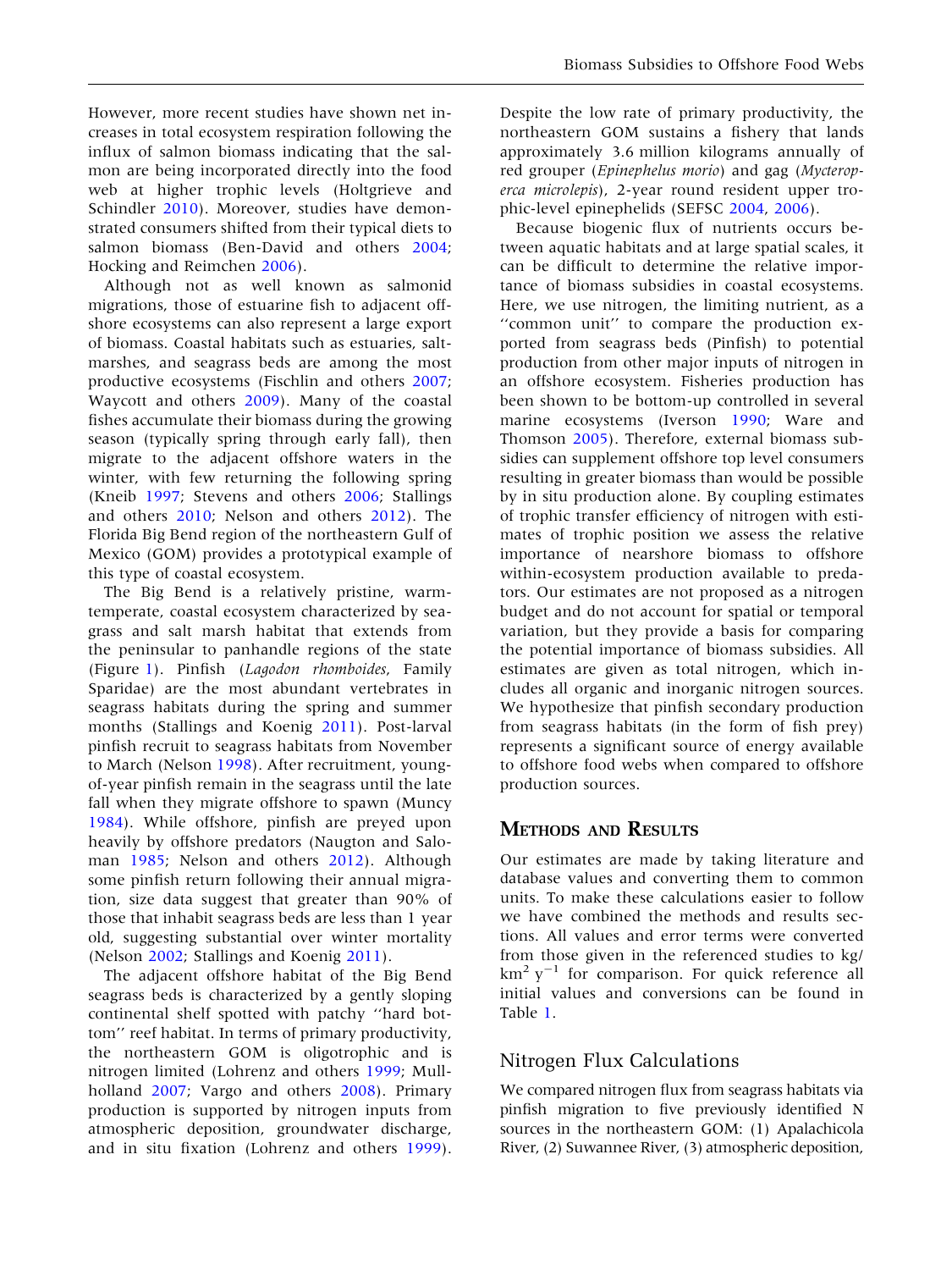<span id="page-3-0"></span>

| Table 1. The Raw Input and Conversion Factors Used to Make the Potential Production Estimates for the |
|-------------------------------------------------------------------------------------------------------|
| Atmospheric Deposition, Fixation of Nitrogen by Trichodesmium, Nitrogen Contained in Submarine        |
| Groundwater Discharge (SGD), and the Flux of Nitrogen from the Apalachicola and Suwannee Rivers       |

| Source             | N input $(kg/km^2y)$                                                       | Area $(km^2)$ | Flux total (kg $v^{-1}$ ) | Trophic steps | Production (kg $y^{-1}$ ) |
|--------------------|----------------------------------------------------------------------------|---------------|---------------------------|---------------|---------------------------|
| Atmosphere         | 800                                                                        | 70.000        | $5.60 \times 10^{7}$      | 0.022         | $1.23 \times 10^{6}$      |
| Trichodesmium      | 1,068                                                                      | 70.000        | $7.47 \times 10^{7}$      | 0.022         | $1.64 \times 10^{6}$      |
| SGD                | 1,500                                                                      | 160           | $2.40 \times 10^{5}$      | 0.022         | $5.27 \times 10^{3}$      |
| Apalachicola River | 32,850                                                                     | 260           | $8.54 \times 10^{6}$      | 0.022         | $1.87 \times 10^{5}$      |
| Suwannee River     | 25,000                                                                     | 400           | $1.00 \times 10^{7}$      | 0.022         | $2.20 \times 10^{5}$      |
| Pinfish (Lagodon)  | NA                                                                         | 3.241         | $1.01 \times 10^{6}$      | $\Omega$      | $1.01 \times 10^{6}$      |
|                    | The pinfish (Lagodon rhomboids) flux of nitrogen is listed for comparison. |               |                           |               |                           |

(4) submarine groundwater discharge (SGD), and (5) nitrogen fixation by a marine filamentous cyanobacteria diazotroph, Trichodesmium. Although not an exhaustive list of primary nitrogen sources to the northeastern GOM, these represent the major sources to the area (Lohrenz and others [1999](#page-7-0); Mullholland [2007;](#page-7-0) Vargo and others [2008](#page-8-0)) and the input of each has been quantified well enough for us to make reasonable estimates. Very little is known about upwelling and nutrient recycling in the northeastern GOM. The available literature suggests the movement of water in this region of the GOM is out (down-welling) on an annual basis so we do not consider upwelling or recycled dissolved N as a source in our estimates (Harris and others [2012\)](#page-7-0).

Going forward we refer to these offshore nitrogen sources as ''primary'' sources because they are in the form of dissolved N and have not yet been incorporated into the food web. To make the primary nitrogen and pinfish estimates comparable, we first convert the nitrogen flux values to an annual nitrogen flux (kg/km<sup>2</sup>  $y^{-1}$ ). Then, we multiply the annual primary nitrogen flux by the trophic transfer efficiency of nitrogen to bring the inputs of primary nitrogen to the trophic level of pinfish. We use trophic transfer efficiency of 28% (Iverson [1990](#page-7-0)) and a trophic level of 3 for pinfish (Wilson [2010\)](#page-8-0). Equation 1 was used to calculate the primary nitrogen equivalence at trophic level 3:

$$
N = B \times 0.28^T \tag{1}
$$

where  $B$  is the quantity of observed nitrogen,  $T$  is mean trophic level the biomass occupies and is the primary nitrogen equivalent production required to produce that quantity of biomass. After transferring the nitrogen to the third trophic level, we assume that 100% of the primary nitrogen that had been fixed into the food web and available for consumption by upper level carnivores. Of course in nature not all of the nitrogen is fixed into the food web so we will overestimate the amount of production from the primary nitrogen sources, thus providing a conservative estimate of the biomass subsidy to the upper trophic levels of the offshore food web.

## Primary Nitrogen Sources

The largest riverine sources of nitrogen in the northeastern GOM are the Apalachicola and Suwannee Rivers. The Apalachicola River is the largest river that drains into the northeastern GOM with a mean discharge of approximately  $450 \text{ m}^3$ /s. The Suwannee River is the second largest freshwater source to the northeastern GOM with a discharge approximately 45% that of the Apalachicola River. Mortazavi and others ([2000\)](#page-7-0) estimated the annual nitrogen flux from Apalachicola Bay to the GOM was  $32,850 \pm 2,518$  kg N km<sup>-2</sup> y<sup>-1</sup>. The area refers to the areal extent of the Bay. Although some nitrogen transformations occur prior to the nitrogen escaping the Bay, with some uptake in the summer and more export in the winter net flux from the river is balanced on seasonal time scales. Here, we use the estimate by Mortazavi and others ([2000\)](#page-7-0) as the maximum potential contribution nitrogen to the GOM from the Apalachicola River on an annual basis.

The mean daily nitrogen flux was determined from June 1994 to May 1996 when mean river flow was  $926 \text{ m}^3 \text{ s}^{-1}$ . This was higher than the long-term flow average (Mortazavi and others [2000\)](#page-7-0), therefore our estimate of the amount of nitrogen delivered by the river is likely slightly higher than average. The area of Apalachicola Bay used for this study was  $260 \text{ km}^2$  (Mortazavi and others [2000](#page-7-0)). Apalachicola River flux of nitrogen to the GOM was  $8.54 \times 10^6 \pm 6 \times 10^5$  kg N y<sup>-1</sup>, which is equivalent to  $1.87 \times 10^5 \pm 6.97 \times 10^4$ kg  $y^{-1}$  at trophic level 3.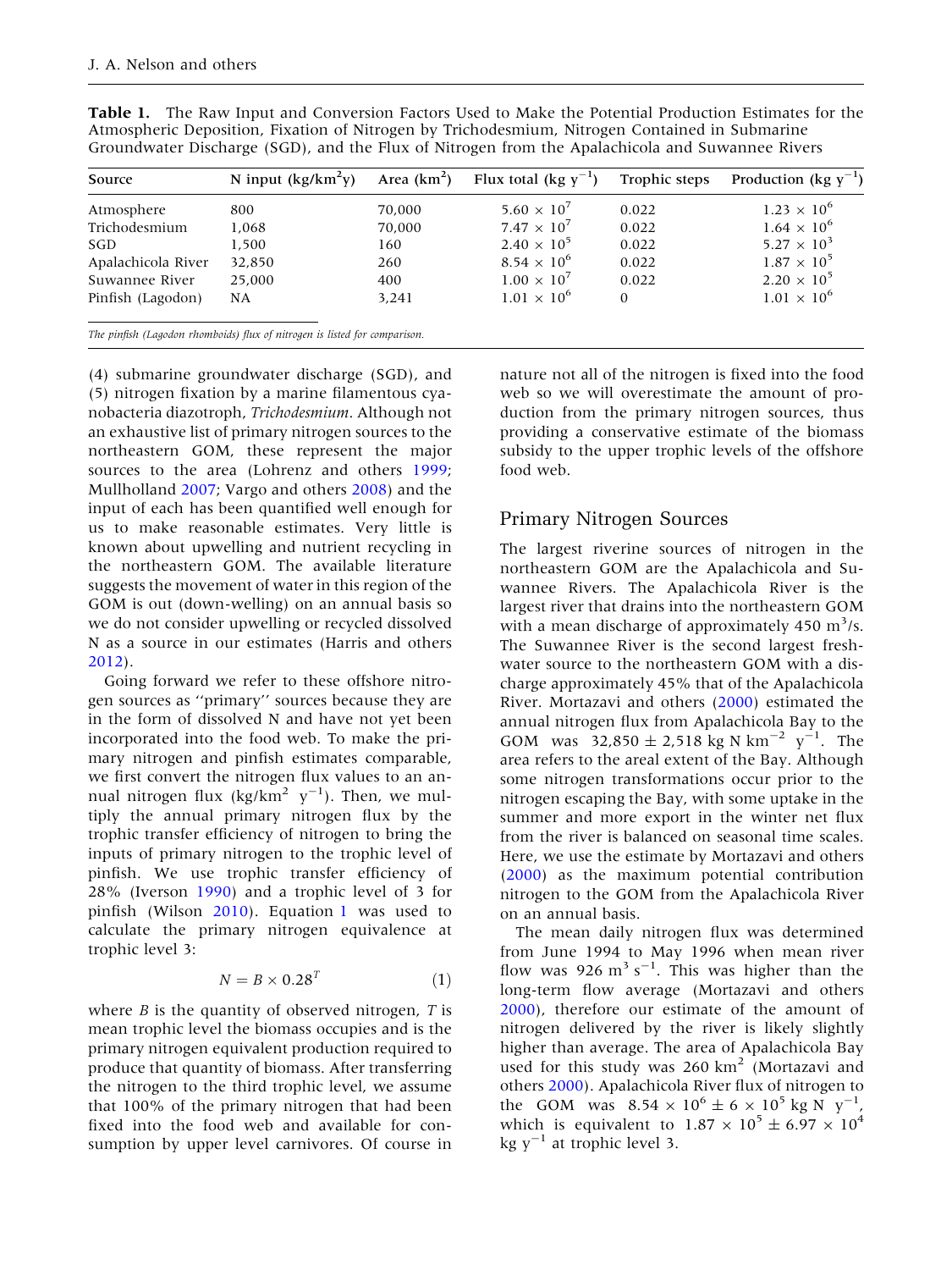The Suwannee River has a mean discharge of  $208 \text{ m}^3$ /s. The mean annual flux of nitrogen from the Suwannee is  $10 \times 10^6$  kg N y<sup>-1</sup> (Bledsoe and Phlips [2000;](#page-6-0) Landing unpublished data). The Suwannee River empties directly into the northeastern GOM creating a plume approximately 400  $\text{km}^2$ (Bledsoe and Phlips [2000\)](#page-6-0). Although a portion of this flux passes over the Big Bend seagrass habitat little nitrogen is removed in the estuarine mixing zone (Bledsoe and Phlips [2000\)](#page-6-0). This yields an annual flux of  $1.0 \times 10^7 \pm 2 \times 10^6 \text{ kg N y}^{-1}$ . At trophic level 3 the nitrogen available for secondary production would be  $2.2 \times 10^5$  kg  $\pm 2 \times 10^4$  $\rm kg N y^{-1}$ .

Wet and dry atmospheric deposition is a major source of nitrogen to the northeastern GOM contributing 10–40% to total annual loadings (Paerl and others [2002\)](#page-7-0). Mean annual atmospheric deposition of total nitrogen in the northeastern GOM was estimated using mean fluxes determined by the National Atmospheric Deposition Program (NADP) based on maps (generated at [http://](http://nadp.sws.uiuc.edu) [nadp.sws.uiuc.edu](http://nadp.sws.uiuc.edu)). The mean nitrogen flux used for our estimates was 800  $\pm$  240 kg km<sup>-2</sup> y<sup>-1</sup>. This value is similar to those determined by previous studies of nutrient deposition in the northeastern GOM (Paerl and others [2002;](#page-7-0) Vargo and others [2008\)](#page-8-0). The area of the northeastern GOM shelf used for our estimate was  $7 \times 10^4$  km<sup>2</sup> (Paerl and others [2002;](#page-7-0) Vargo and others [2008](#page-8-0)). The total nitrogen flux from the atmosphere over the northern portion of the west Florida Shelf ( $7 \times 10^4$  km<sup>2</sup>) was estimated to be  $5.6 \times 10^7 \pm 1.22 \times 10^6$ kg N  $\rm y^{-1}$ . At trophic level 3, atmospheric deposition could potentially contribute 1.23  $\times$  10<sup>6</sup>  $\pm$  1.63  $\times$  10<sup>5</sup>  $kg \text{ N } y^{-1}$ .

Water column nitrogen fixation is an important source in oligotrophic marine systems accounting for nearly half of new production (Mullholland [2007\)](#page-7-0). Nitrogen fixing cyanobacteria are abundant in the coastal waters of the northeastern GOM (Walsh and Steidinger [2001\)](#page-8-0). Estimates of nitrogen fixation in the surface waters of the northeastern GOM by *Trichodesmium* spp. are approximately  $1.07 \times 10^3$ kg N km<sup>-2</sup> y<sup>-1</sup> (Holl [2004](#page-7-0); Mullholland and others [2006;](#page-7-0) Mullholland [2007\)](#page-7-0). This production was multiplied by the area of the northern west Florida shelf to determine an annual nitrogen fixation rate (Figure [1](#page-1-0)). The nitrogen fixation by Trichodesmium was estimated to be 7.47  $\times$  10<sup>7</sup>  $\pm$  1.3  $\times$  10<sup>6</sup> kg N y<sup>-1</sup>, which provides a potential contribution of 1.64  $\times$  $10^6 \pm 4.87 \times 10^5$  kg N y<sup>-1</sup> to trophic level 3.

The Floridan Aquifer covers an area of 260,000 km<sup>2</sup> and is one of the largest sources of

submarine ground water discharge in the world (Santos and others [2008](#page-7-0)). SGD is a significant source of nitrogen to the coastal zone (Burnett and others [2006](#page-7-0)). The flux of nitrogen via SGD in the northeastern GOM has been reported as  $4.55 \times 10^{14}$  $\text{kg}^{-1} \text{ m}^{-2}$  (Santos and others [2008\)](#page-7-0). The vast majority (95%) of this nitrogen is recycled from the overlying water with 5% new nitrogen coming from the aquifer. This discharge occurs over the entire northern Gulf coast of Florida (that is, 800 km) along a 200 m seepage face extending from shore; thus the areal extent to which we applied seepage was 200 m by 800 km of coastline, yielding 160 km<sup>2</sup> . This provides an initial new nitrogen flux of  $2.40 \times 10^5 \pm 1.92 \times 10^4$  kg N y<sup>-1</sup>. If fixed into prey items available to upper level predators the flux would be equivalent to  $5.27 \times 10^3 \pm 1.78 \times 10^2$  $kg N y^{-1}$ .

## Pinfish Collection and Biomass Estimates

Pinfish were captured using 1.9-m beam trawls (19 mm mesh with 3-mm mesh liner) towed on both sides of a 6.1-m research vessel. Sampling was conducted during June and July each year in 2009 and 2010 at 170 sites throughout the seagrass meadows of the Florida Big Bend. The trawls were towed for 2.5 min at a standard rate of 1.8–2.0 km/ h (approximately 75 m) within the seagrass meadows. Sampling locations were selected using a random, spatially balanced approach where every replicate of the sample exhibited a spatial density pattern that closely mimicked that of the seagrass (Stevens and Olsen [2004](#page-8-0); Stallings and Koenig [2011\)](#page-8-0).

All captured pinfish were counted and assigned to one of five length bins (26–50, 51–75, 76–100, 101–150, and 151–200 mm) and most pinfish were then released unharmed back into the water. A sub-sample of pinfish was placed in plastic bags on ice, taken back to the laboratory and frozen at  $-20^{\circ}$ C until they could be processed for nitrogen content analysis. All work involving animals was conducted under the auspices of (and approved by) the Florida State University Animal Care and Use Committee (Protocol #9408).

The mean number of pinfish caught per size bin per site was divided by the total area sampled during the study to estimate the per hectare (ha) density estimate of pinfish. This value was then multiplied by the area of seagrass habitat in the Big Bend (2,688 km<sup>2</sup>) (Stallings and Koenig [2011](#page-8-0)) to estimate the abundance of each size class pinfish in the Big Bend.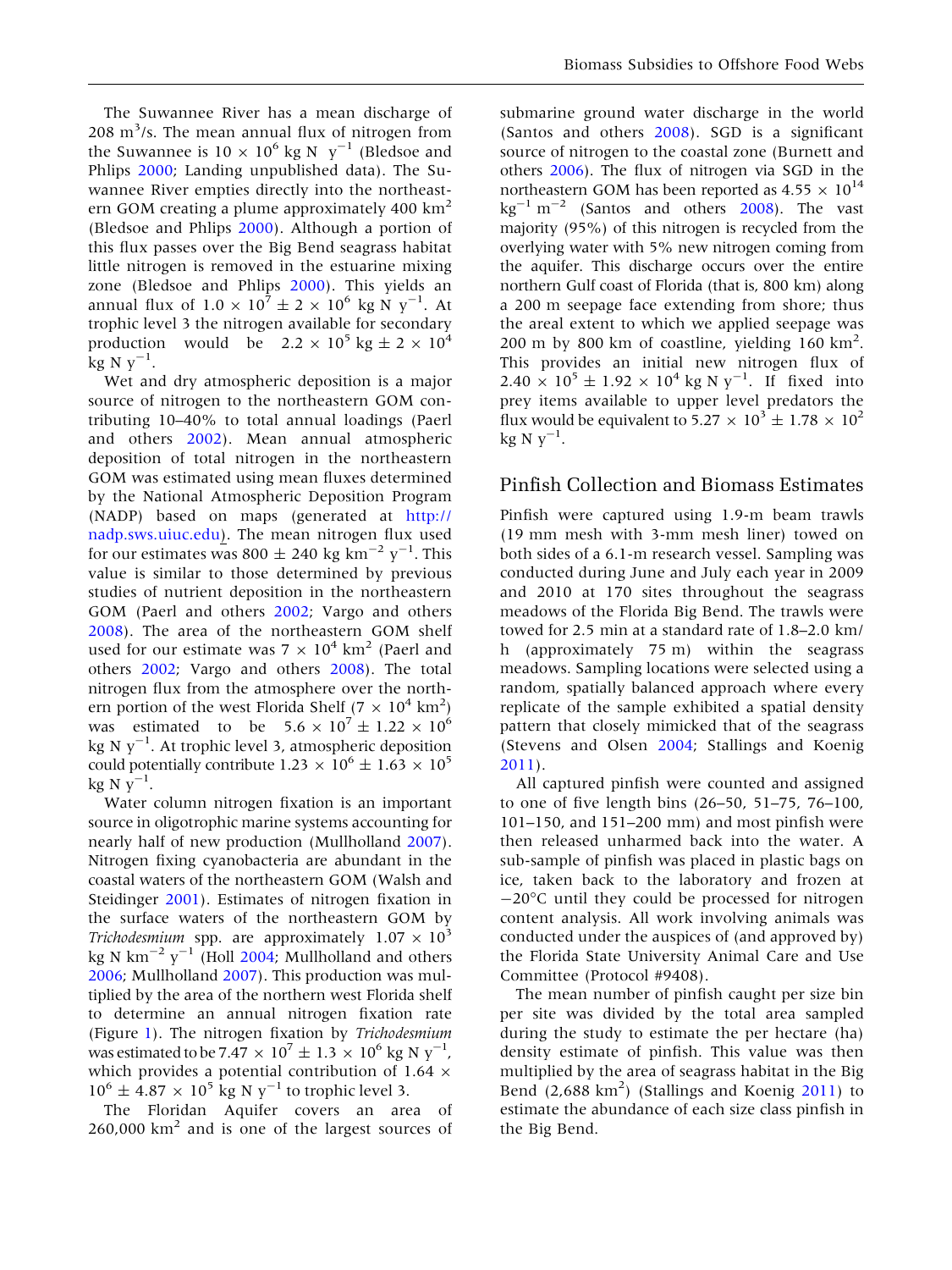The abundance of pinfish in each size bin was then used to estimate the biomass contained in each size class. A hypothetical population was created using the R statistical package to generate a continuous uniform distribution (Fox [2005\)](#page-7-0). In this method, there was an equal probability of any length within the size class being generated. These sizes were applied to a length–weight curve for pinfish to estimate the total amount of biomass within each size class. The length–weight relationship was determined by Nelson ([2002\)](#page-7-0) and is

$$
TW = 0.0269 \times SL^{3.11}, \tag{2}
$$

where TW is the total weight in grams and SL is the standard length of the pinfish in millimeters. The nitrogen content was determined by multiplying the biomass by the mean fraction of nitrogen in pinfish (13%) as determined by CHN analysis (Wilson and others [2009](#page-8-0)). These values were used to calculate the per  $km^2$  estimate for nitrogen fluxed from the Big Bend via pinfish migration.

The 2,688  $km<sup>2</sup>$  of seagrass habitat in the Florida Big Bend contained 1.46  $\times$  10<sup>9</sup>  $\pm$  2.39  $\times$  10<sup>8</sup> individual pinfish in 2009 and 1.39  $\times$  10<sup>9</sup>  $\pm$  2.38  $\times$  10<sup>8</sup> in 2010. The most abundant size class of pinfish in both years was 26–50 mm comprising 8.13  $\times$  10<sup>8</sup>  $\pm$  $1.53 \times 10^8$  and  $6.67 \times 10^8 \pm 1.21 \times 10^8$  individuals in 2009 and 2010, respectively. In 2009, the 51 to 75-mm size class contained the greatest amount of biomass  $2.17 \times 10^6 \pm 6.99 \times 10^5$  kg. In 2010, the largest size class (151–200 mm) contained the most biomass 2.44  $\times$  10<sup>6</sup>  $\pm$  5.89  $\times$  10<sup>5</sup> kg. The total amount of biomass produced in 2010 was slightly higher (7.42  $\times$  10<sup>6</sup> ± 2.30  $\times$  10<sup>6</sup> kg) than in 2009  $(4.68 \times 10^{6} \pm 1.53 \times 10^{6} \text{ kg})$ . The increase in biomass is primarily due to the greater abundance of the two largest size classes in 2010. With a mean N content of 13%, pinfish transported 6.08  $\times$  10<sup>5</sup>  $\pm$  $1.99 \times 10^5$  and  $1.1 \times 10^6 \pm 3.44 \times 10^5$  kg N offshore in 2009 and 2010, respectively. There is an additional 553  $km<sup>2</sup>$  of seagrass in the rest of the Florida Panhandle (17% the size of the Big Bend), so we multiplied the average pinfish N flux estimate from 2009 and 2010  $(8.6 \times 10^5 \pm 3.55 \times 10^5)$  by 1.17 to yield a mean export of 1.01  $\times$  10<sup>6</sup> kg N y<sup>-1</sup> for the entire seagrass habitat. All biomass estimates are compared in Figure 2.

#### **DISCUSSION**

Our study has demonstrated that fish migration can be a potential conduit for the transfer of production from shallow nearshore habitats to the



Figure 2. Amount of potential production supplied to the offshore environment from the Apalachicola River, Suwannee River, Atmosphere, submarine groundwater discharge (SGD), and Trichodesmium fixation (Eq. 2). The pinfish estimate is the amount of nitrogen contained in the biomass of pinfish in the Big Bend plus 17% to account for all Florida panhandle seagrass beds. Error bars Standard error.

coastal ocean (Figure 2). Other studies have quantified the amount of production contained in abundant estuarine consumers (for example, Deegan [1993](#page-7-0); Stevens and others [2006](#page-8-0)), but in our study we tried to directly quantify estuarine subsidies relative to production sources in offshore habitats.

In the northeastern GOM, seagrass habitats act to ''package'' large quantities of nitrogen into prey items in a relatively small area (that is, Big Bend region), that is then transported to adjacent offshore habitats of low in situ primary productivity. From a bottom-up perspective, the amount of nitrogen contained in pinfish is approximately an order of magnitude smaller than inputs from other sources and although the GOM is oligotrophic the impact on primary production is likely small. However, because the export is incorporated directly into the offshore food web via consumption the effects on community structure and upper trophic level production are potentially quite large. Unlike fluxes of primary nutrients that are dispersed widely and may or may not be easily incorporated into the offshore food web, biomass fluxes are delivered directly to suitable fish habitats. When pinfish egress from the seagrass beds in the fall they move offshore to small reefs occupied by upper level consumers (Muncy [1984;](#page-7-0) Nelson and others [2012](#page-7-0)). Furthermore, the timing of the pinfish flux in the northeastern GOM occurs prior to the spawning season of several groupers that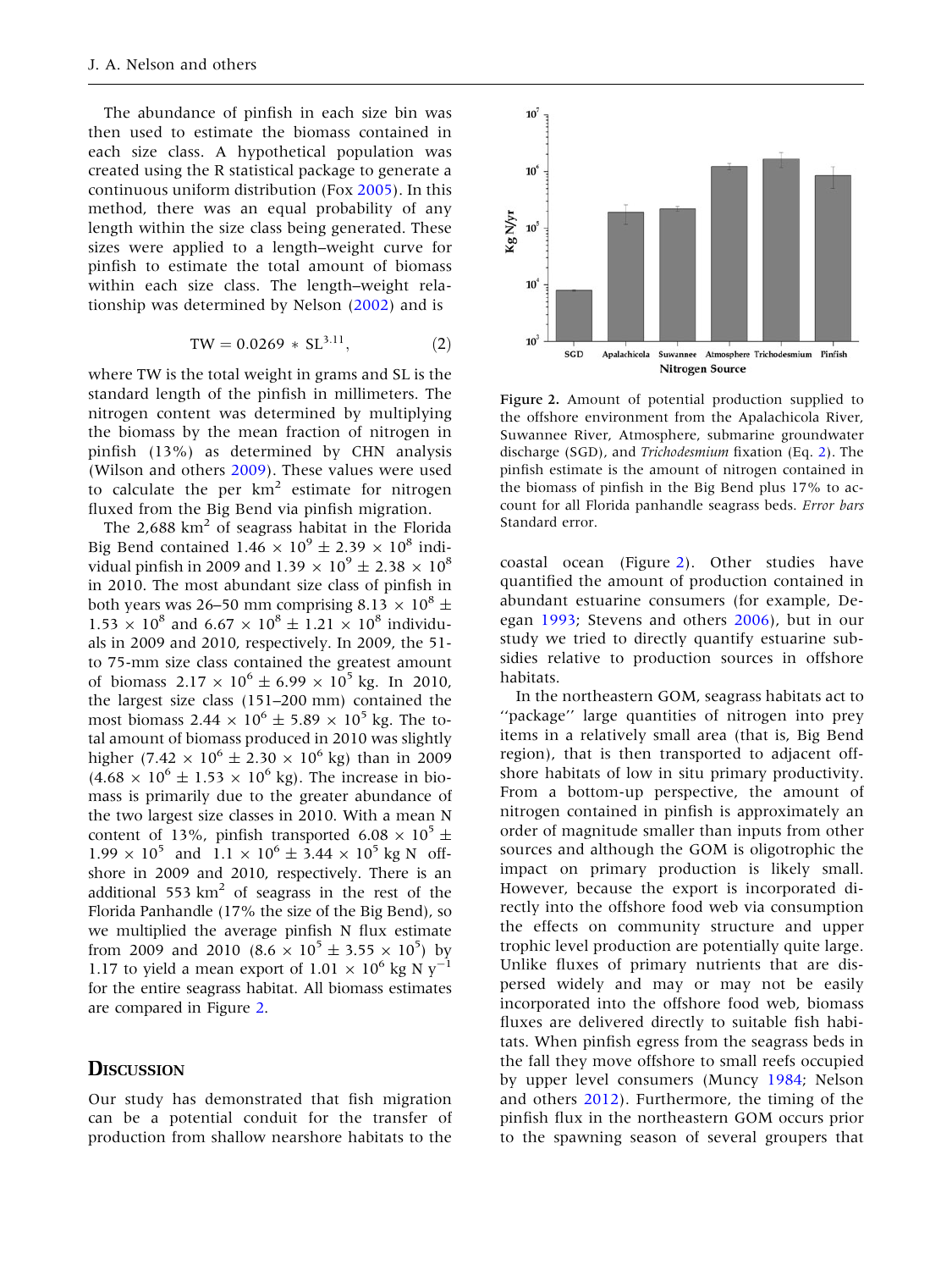<span id="page-6-0"></span>prey on them, contributing directly to the production of eggs (Coleman and others [1996;](#page-7-0) Nelson and others [2012\)](#page-7-0).

Our estimates of absolute flux by pinfish are likely conservative because of continued premigratory growth beyond the date of sampling. The pinfish would remain in the seagrass habitat and continue to grow through the month of October, when the annual migration to offshore habitats occurs. The most abundant size classes observed in the study were 26- to 50- and 51- to 75-mm bins, which are still in the exponential portion of the growth curve (Nelson [2002\)](#page-7-0). Pinfish have a low rate of mortality while in the seagrass habitat (Nelson [2002\)](#page-7-0), and therefore the nitrogen fluxed via pinfish at the end of the growing season would likely be greater than the estimates made from fish captured in June and July (that is, 2–3 months prior to egress).

#### **CONCLUSION**

Although it is widely accepted that ecosystems send and receive material across their boundaries, the occurrence and effect of biomass subsidies in coastal ecosystems is poorly understood. Our estimated pinfish biomass flux of nitrogen to the offshore grouper habitat is greater than the amount of nitrogen (when transferred to the 3rd trophic level) delivered from the Apalachicola River, the Suwannee River, and from SGD, and is on the same order as atmospheric deposition and Trichodesmium N fixation in the northeastern GOM. Furthermore, isotopic evidence suggests that because the flux is in the form of prey, it is has a disproportional effect on offshore food webs (Deegan [1993;](#page-7-0) Nelson and others [2012](#page-7-0)). By our estimates pinfish are 23% of the total nitrogen available to upper trophic levels. This is in good agreement with a previous study that found 18.5–25% seagrass-derived biomass in grouper muscle tissue in the northeastern GOM (Nelson and others [2012](#page-7-0)). Therefore, we conclude that our estimates are reasonable and include all the major nitrogen potentially entering offshore food webs. Although this method has shortcomings (for example, assuming 100% of nitrogen is directed toward the food web), our results demonstrate the power of this method for quantifying biomass subsidies in marine habitats. Given the limited information available on the occurrence, size, and impacts of the export of secondary production in coastal ecosystems, we suggest that our method for estimating the impacts of various nitrogen sources on piscivore productivity in offshore habitats can be applied to other coastal marine ecosystems.

It is likely there is a high degree of trophic connectivity among coastal ecosystems. Incorporating biomass subsidies into our understanding of ecosystem function will require us to rethink the limits on productivity in marine ecosystems. Worldwide, productive nearshore habitats such as coral reefs, salt marshes, and seagrass beds have all shown significant declines in recent years (Day and others [2000;](#page-7-0) Pandolfi and others [2003;](#page-7-0) Silliman and Bertness [2004](#page-8-0); Waycott and others [2009\)](#page-8-0). Reduction in the output of biomass from these habitats has the potential to effect secondary production in the ecosystems that receive biomass subsidies from these habitats. In our system, loss of seagrass habitat could result in an indirect loss of grouper fishery production with no observed change in overall offshore productivity.

#### ACKNOWLEDGMENTS

We thank the anonymous reviewers for their constructive input. We acknowledge Rachel Wilson and Behzad Mortazavi for their input during manuscript preparation. The field work required an enormous effort from many students, technicians, and volunteers, especially A. Mickle, J. Brower, A. Cruz Benitez, E. Field, B. Hall, E. Simmons, and M. Sosa, plus excellent logistical support from the Florida State Coastal and Marine Laboratory staff, especially by B. Henderson for his efforts to design and construct the trawls and boom system. Funding for the field surveys was provided by the US Fish and Wildlife Service/State Wildlife federal grant number T-15, Florida Fish and Wildlife Conservation Commission agreement number 08007. Additional funding support was provided by the Florida Institute of Oceanography and the US National Oceanic and Atmospheric Administration (Northern Gulf of Mexico Cooperative Institute 191001-363558-01).

#### REFERENCES

- Ben-David M, Hanley TA, Klein DR, Schell DM. 1997. Seasonal changes in diets of coastal and riverine mink: the role of spawning Pacific salmon. Can J Fish Aquat Sci 75:803–11.
- Ben-David M, Titus K, Beier LR. 2004. Consumption of salmon by Alaskan brown bears: a trade-off between nutritional requirements and the risk of infanticide? Oecologia 138: 465–74.
- Blais JM, Macdonald RW, Mackay D, Webster E, Harvey C, Smol JP. 2007. Biologically mediated transport of contaminants to aquatic systems. Environ Sci Technol 41:1075–84.
- Bledsoe E, Phlips E. 2000. Relationships between phytoplankton standing crop and physical, chemical, and biological gradients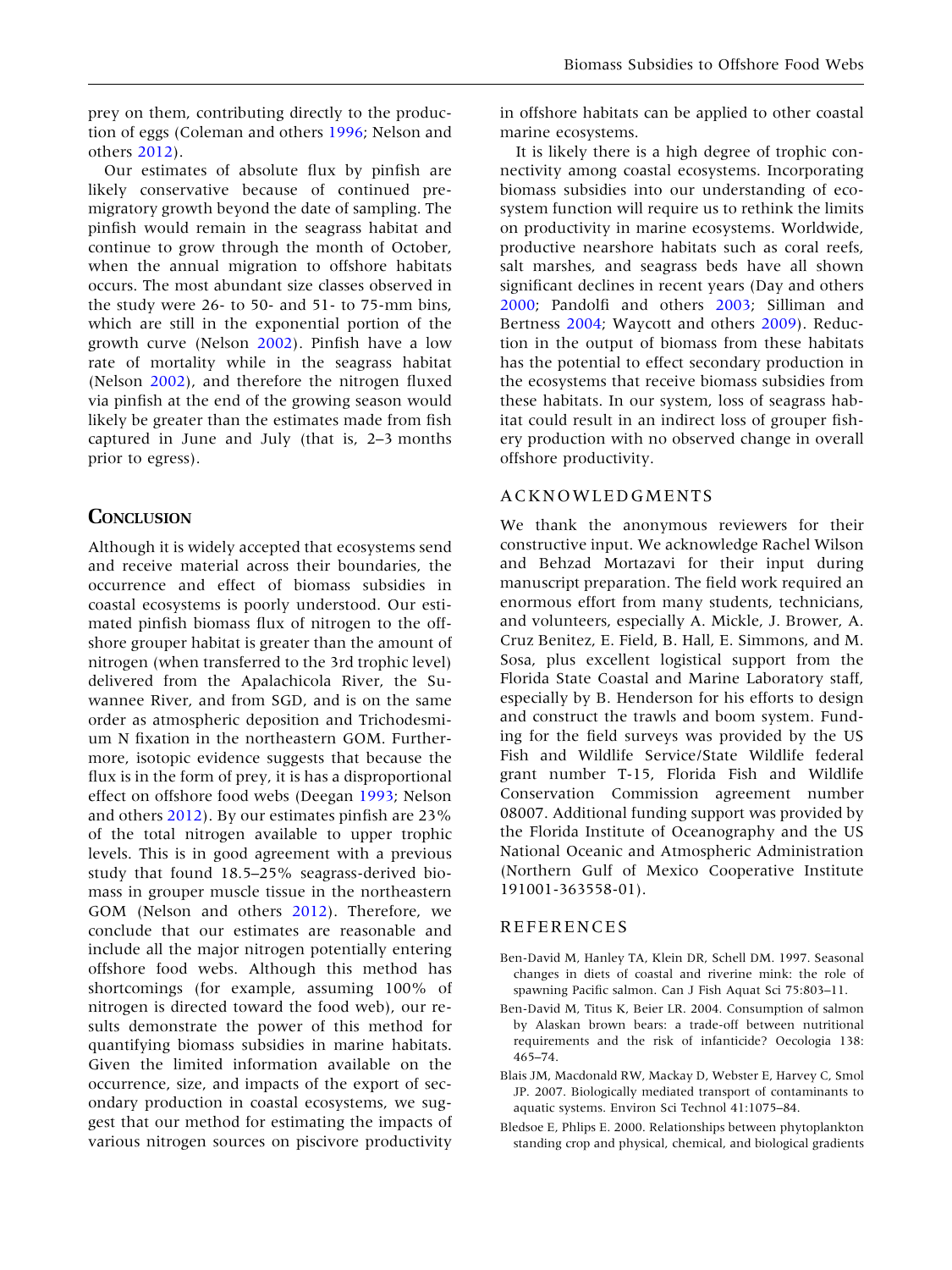<span id="page-7-0"></span>in the Suwannee River and plume region, USA. Estuaries 23:458–73.

- Burnett WC, Aggarwal PK, Aureli A, Bokuniewicz H, Cable JE, Charette MA, Kontar E, Krupa S, Kulkarni KM, Loveless A, Moore WS, Oberdorfer JA, Oliveira J, Ozyurt N, Povinec P, Privitera AMG, Rajar R, Ramassur RT, Scholten J, Stieglitz T, Taniguchi M, Turner JV. 2006. Quantifying submarine groundwater discharge in the coastal zone via multiple methods. Sci Total Environ 367:498–543.
- Childers DL, Day JW, McKellar HN. 2002. Twenty more years of marsh and estuarine flux studies: revisiting Nixon (1980). In: Weinstein MP, Kreeger DA, Eds. Concepts and controversies in tidal marsh ecology. Amsterdam: Springer. p 391–423.
- Claeson SM, Li JL, Compton JE, Bisson PA. 2006. Response of nutrients, biofilm, and benthic insects to salmon carcass addition. Can J Fish Aquat Sci 63:1230–41.
- Coleman F, Koenig C, Collins LA. 1996. Reproductive styles of shallow-water groupers (Pisces: Serranidae) in the eastern Gulf of Mexico and the consequences of fishing spawning aggregations. Environ Biol Fish 47:129–41.
- Day J, Britsch L, Hawes S, Shaffer G, Reed D, Cahoon D. 2000. Pattern and process of land loss in the Mississippi Delta: a spatial and temporal analysis of wetland habitat change. Estuaries 23:425–38.
- Deegan L. 1993. Nutrient and energy transport between estuaries and coastal marine ecosystems by fish migration. Can J Fish Aquat Sci 50:74–9.
- Dolson RK, McCann K, Rooney N, Ridgway M. 2009. Lake morphometry predicts the degree of habitat coupling by a mobile predator. Oikos 118:1230–8.
- Fischlin A, Midgley JT, Leemans R, Gopal B, Turley C, Rounsevell MDA, Dube OP, Tarazona J, Velichko AA. 2007. Ecosystems, their properties, goods, and services. In: Parry ML, Canziani OF, Palutikof JP, van der Linden PJ, Hanson CE, Eds. Climate Change 2007: impacts, adaptation and vulnerability. Contribution of working group II to the fourth assessment report of the intergovernmental panel on climate change. Cambridge: Cambridge University Press. p 211–72.
- Fox J. 2005. The R commander: a basic statistics graphical user interface to R. J Stat Softw 14:1–42.
- Haines E, Montague C. 1979. Food sources of estuarine invertebrates analyzed using  ${}^{13}$ C/ ${}^{12}$ C ratios. Ecology 60:48–56.
- Harris R, Pollman C, Hutchinson D, Landing W, Axelrad D, Morey SL, Dukhovskoy D, Vijayaraghavan K. 2012. A screening model analysis of mercury sources, fate and bioaccumulation in the Gulf of Mexico. Environ Res 119:53–63.
- Hilderbrand GV, Schwartz CC, Robbins CT, Jacoby ME, Hanley TA, Arthur SM, Servheen C. 1999. The importance of meat, particularly salmon, to body size, population productivity, and conservation of North American brown bears. Can J Zool 77:132–8.
- Hocking MD, Reimchen TE. 2006. Consumption and distribution of salmon (Oncorhynchus spp.) nutrients and energy by terrestrial flies. Can J Fish Aquat Sci 63:2076–86.
- Holl CM. 2004. Regulation of Trichodesmium nitrogen fixation combined nitrogen and growth rate: a field and culture study. Atalanta: Georgia Institute of Technology. p 107.
- Holtgrieve GW, Schindler DE. 2010. Marine-derived nutrients, bioturbation, and ecosystem metabolism: reconsidering the role of salmon in streams. Ecology 92:373–85.
- Iverson RL. 1990. Control of marine fish production. Limnol Oceanogr 35:1593–604.
- Kneib RT. 1997. The role of tidal marshes in the ecology of estuarine nekton. Oceanogr Mar Biol Annu Rev 35:163–220.
- Lohrenz SE, Wiesenburg DA, Arnone RA, Chen X. 1999. What controls primary production in the Gulf of Mexico? In: Kumpf H, Steidinger K, Sherman K, Eds. The Gulf of Mexico large marine ecosystem—assessment sustainability and management. Malden: Blackwell Science. p 151–70.
- McCann K, Hastings A, Huxel GR. 1998. Weak trophic interactions and the balance of nature. Nature 395:794–8.
- Mortazavi B, Iverson RL, Huang W, Lewis GF, Caffrey JM. 2000. Nitrogen budget of Apalachicola Bay, a bar-built estuary in the northeastern Gulf of Mexico. Mar Ecol Prog Ser 195:1–14.
- Mullholland MR. 2007. The fate of nitrogen fixed by diazotrophs in the ocean. Biogeosciences 4:37–51.
- Mullholland MR, Bernhardt PW, Heil CA, Bronk DA, O'Neil JM. 2006. Nitrogen fixation and release of fixed nitrogen by Trichodesmium spp. in the Gulf of Mexico. Limnol Oceanogr 51:1762–76.
- Muncy RJ. 1984. Species profiles: life histories and environmental requirements of coastal fishes and invertebrates (Gulf of Mexico)—Pinfish. US Fish and Wildlife Service. FWS/OBS/ 11.26. US Army Corps of Engineers, TR EL-82-4. 18 pp, p. 18.
- Naugton SP, Saloman CH. 1985. Food of gag (Mycteroperca microlepis) from North Carolina and three areas of Florida. NOAA Technical Memorandum. NMFS-SEFSC.
- Nelson GA. 1998. Abundance, growth, and mortality of youngof-the-year pinfish, Lagodon rhomboides, in three estuaries along the gulf coast of Florida. Fish Bull 96:315–28.
- Nelson GA. 2002. Age, growth, mortality, and distribution of pinfish (Lagodon rhomboides) in Tampa Bay and adjacent Gulf of Mexico waters. Fish Bull 100:582–92.
- Nelson JA, Wilson RM, Coleman FC, Koenig CC, DeVries D, Gardner C, Chanton J. 2012. Flux by fin: fish mediated carbon and nutrient flux in the northeastern Gulf of Mexico. Mar Biol 159:365–72.
- Nixon SW. 1980. Between coastal marshes and coastal waters: a review of twenty years of speculation and research on the role of salt marshes in estuarine productivity and water chemistry. In: Hamilton P, MacDonald KB, Eds. Estuarine and wetland processes. New York: Plenum Press. p 437–525.
- Odum EP. 1968. Energy flow in ecosystems—a historical review. Am Zool 8:11–18.
- Odum WE, de la Cruz AA. 1967. Particulate organic detritus in a Georgia salt marsh-estuarine ecosystem. In: Lauff GH, Ed. Estuaries. Washington, DC: AAAS Publication. p 383–8.
- Paerl H, Dennis R, Whitall D. 2002. Atmospheric deposition of nitrogen: implications for nutrient over-enrichment of coastal waters. Estuaries Coasts 25:677–93.
- Pandolfi JM, Bradbury RH, Sala E, Hughes TP, Bjorndal KA, Cooke RG, McArdle D, McClenachan L, Newman MJH, Paredes G, Warner RR, Jackson JBC. 2003. Global trajectories of the long-term decline of coral reef ecosystems. Science 301:955–8.
- Polis GA, Anderson WB, Holt RD. 1997. Toward an integration of landscape and food web ecology: the dynamics of spatially subsidized food webs. Annu Rev Ecol Syst 28:289–316.
- Santos IR, Burnett WC, Chanton J, Mwashote B, Suryaputra I, Dittmar T. 2008. Nutrient biogeochemistry in a Gulf of Mexico subterranean estuary and groundwater-derived fluxes to the coastal ocean. Limnol Oceanogr 53:705–18.
- Schindler DE, Schuerell MD. 2002. Habitat coupling in lake ecosystems. Oikos 98:177–89.